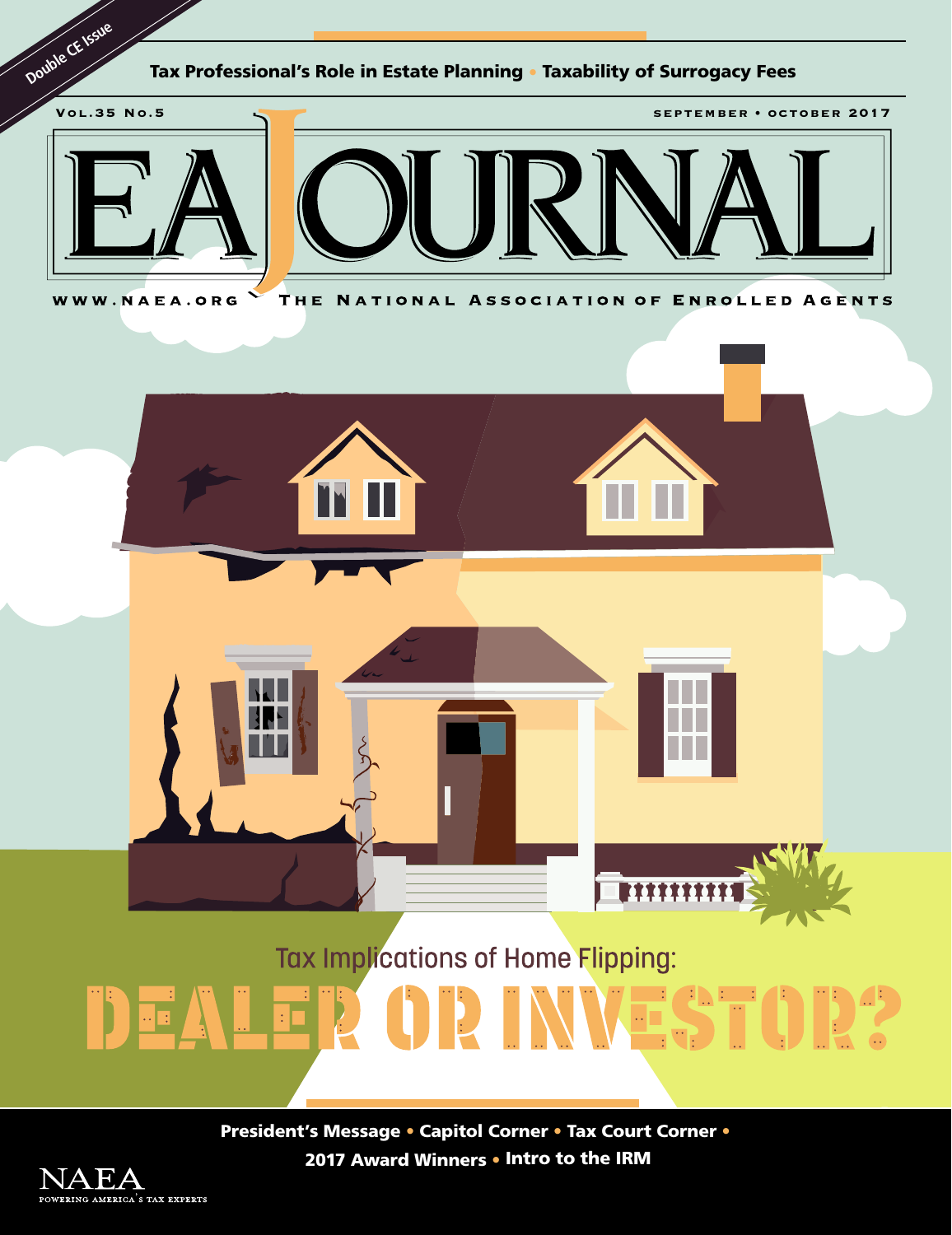

### WWW.NAEA.ORG • THE NATIONAL ASSOCIATION OF ENROLLED AGENTS



MANAGING EDITOR **Paula J. Posas, PhD pposas@naea.org**

ADVERTISING SALES **Alison Bashian alisonb@bashian.com**

*EA Journal* (ISSN #1091-8256) is published bi-monthly for \$215 per year (membership and associate dues include subscription price) by the National Association of Enrolled Agents, 1730 Rhode Island Ave., NW, Ste 400, Washington, DC 20036, 202/822-6232, e-mail: *pposas@naea.org*, online: *www.naea.org*. Periodicals postage paid at Washington, DC 20036 and at additional mailing offices. This publication is designed to provide accurate and authoritative information on the subject matter covered. It is distributed with the understanding that neither the publisher nor the author is engaged in rendering specific legal, tax, or accounting advice or other professional services. Only a qualified professional with all the facts at his or her disposal can determine the appropriateness of the application of any law to a given fact situation. If assistance is *EA Journal*, 1730 Rhode Island Ave., NW, Ste 400, Washington, DC 20036.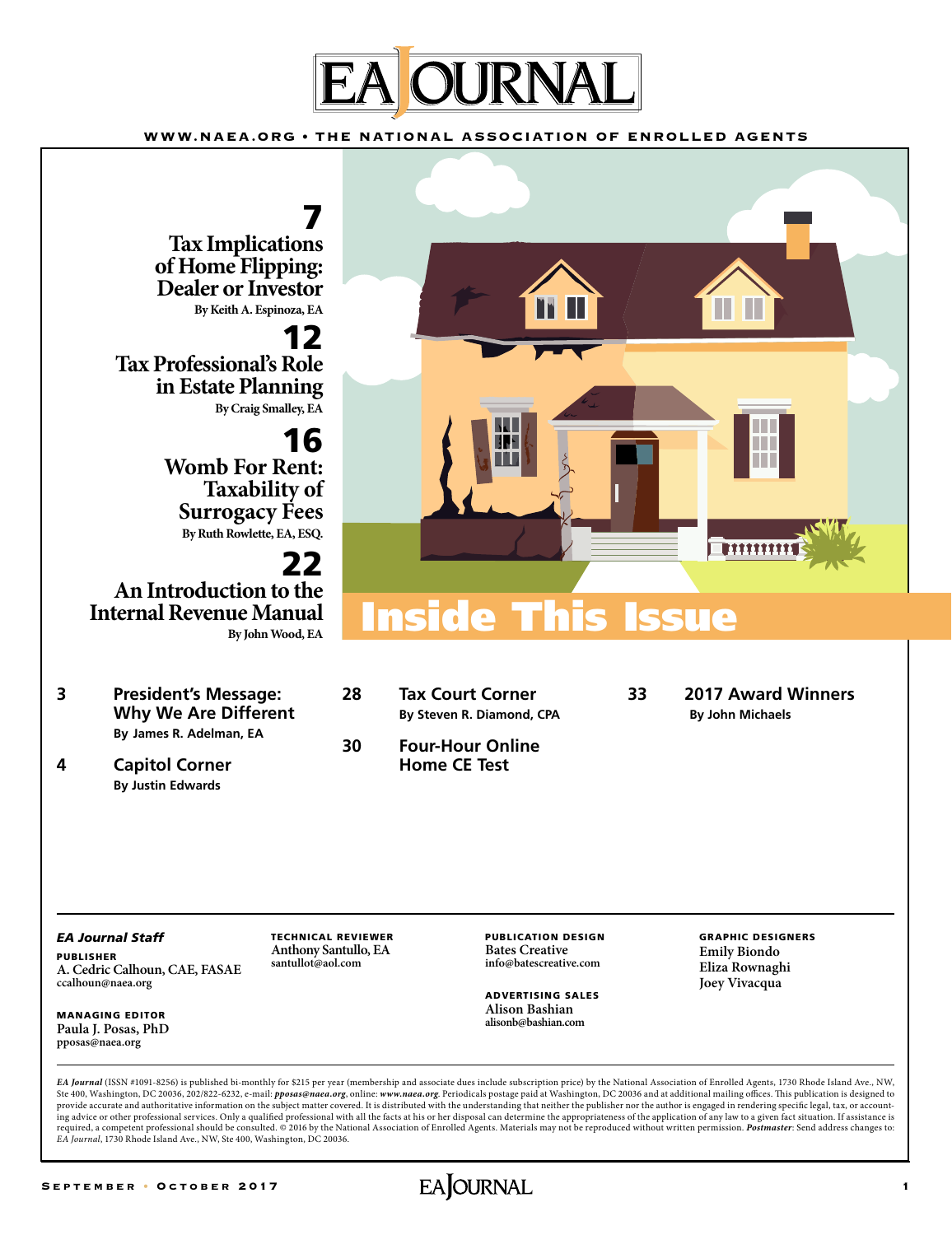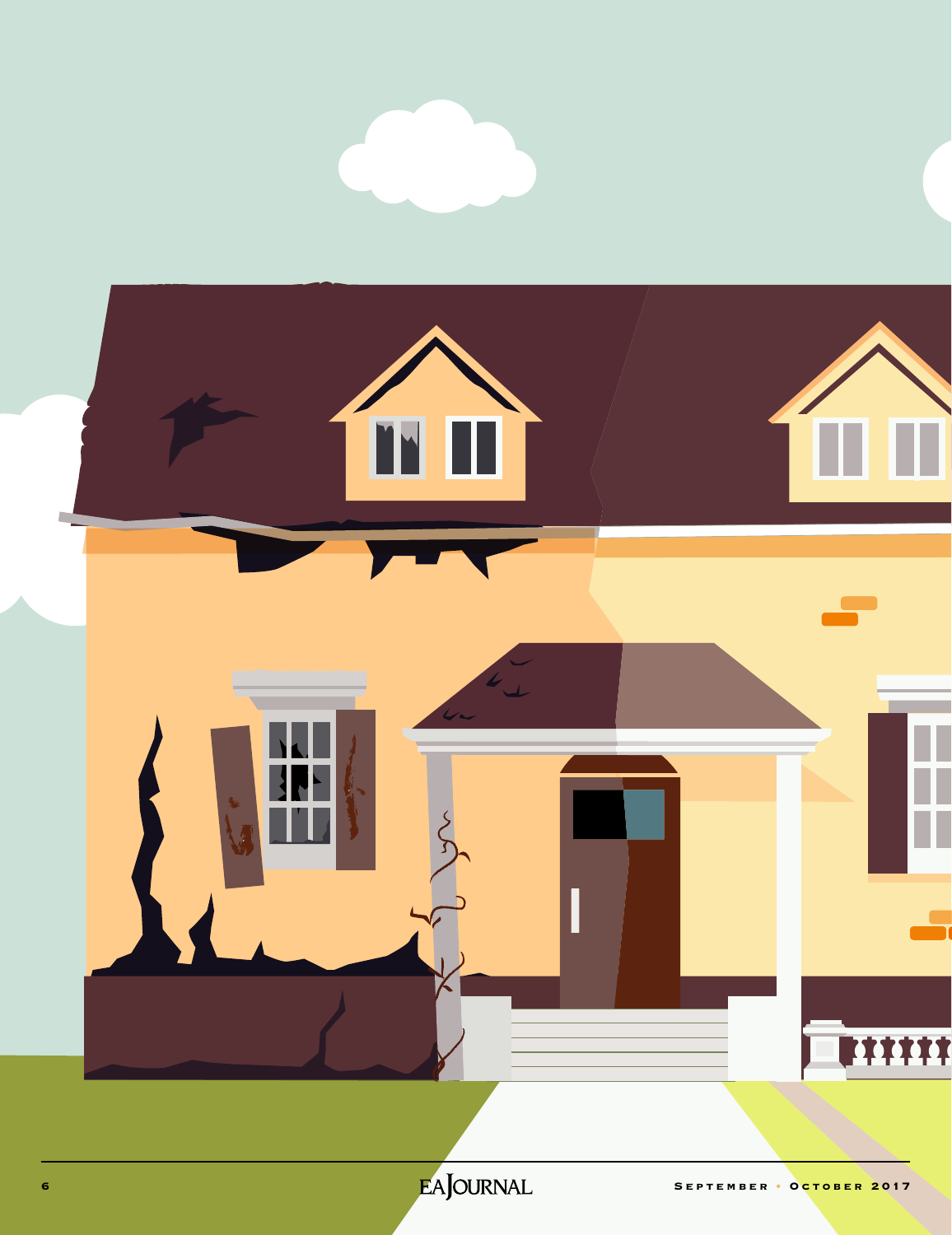# Tax Implications of Home Flipping: DEALER OR INVESTOR?

With today's hot real estate market and rapidly escalating property values, many clients are engaging in real estate investing and house flipping.

> **BY: KEITH A. ESPINOZA, EA**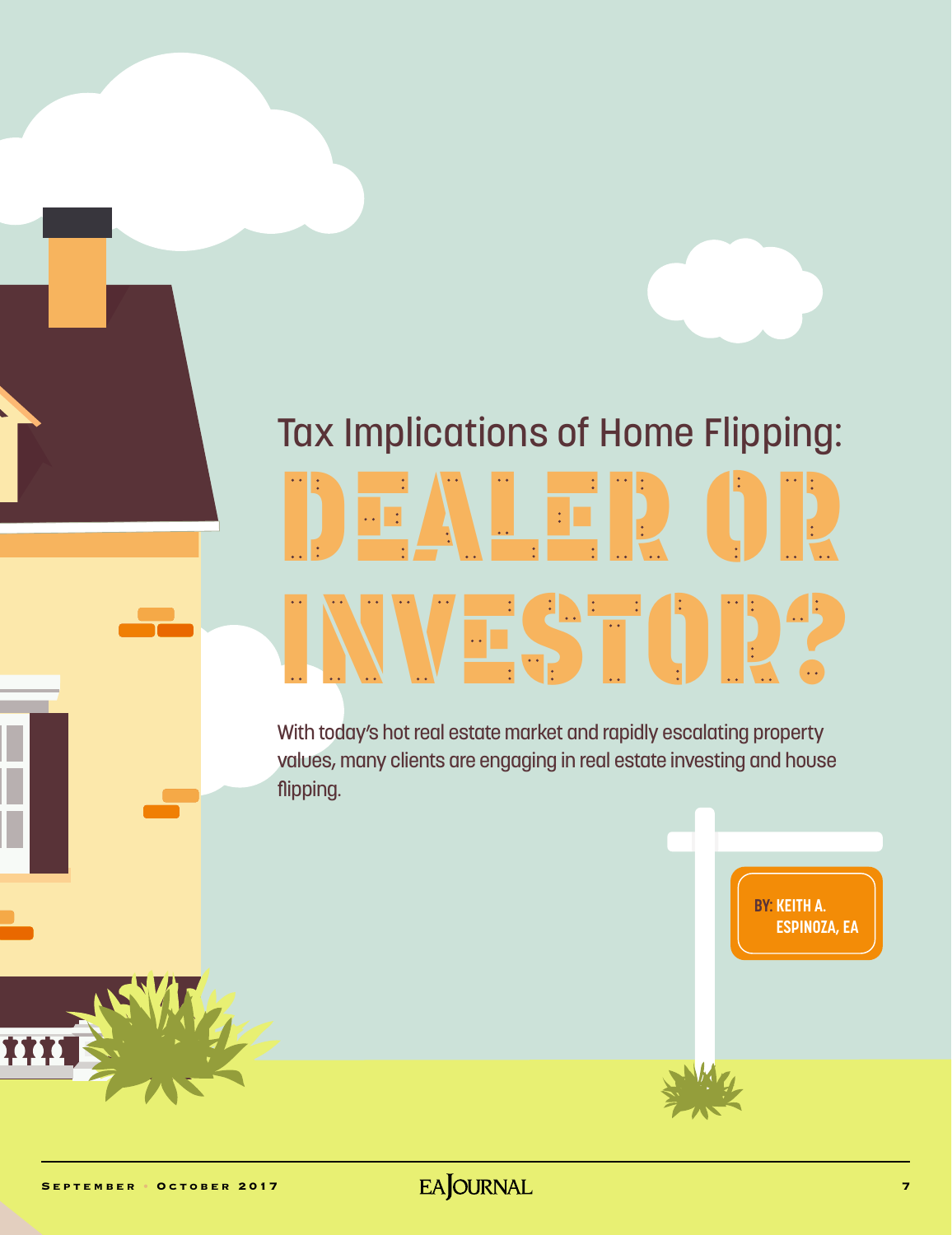## **Tax Implications of Home Flipping:** DEALER **INVESTOR?**

Indeed, there are many reality TV shows and real estate networks dedicated to glamorizing the quick profits that can be made in these activities. What these programs fail to mention are the tax consequences of these transactions.

As tax professionals, that's where we come in. Our clients rely on our expertise to not only prepare their tax returns properly, but also to advise and guide them on the proper way to structure their deals. The proactive roles we are thrust into require us to give advice that can mean big differences in the bottom line to the client and to the IRS.



### **Real Estate Dealer or Investor?**

Is your client primarily a real estate dealer or real estate investor? A real estate dealer is someone who sells real estate to customers in the ordinary course of his or her business. When dealers sell property in the ordinary course of business, they have sold inventory and have generated ordinary income or loss. A real estate dealer's income can be potentially taxed in excess of 50 percent (when selfemployment tax is figured in). Losses, however, can offset other sources of ordinary income.

A real estate investor, on the other hand, is one who buys and holds real estate for its appreciation over a period of time. Income from the sale of the real estate can be classified as capital gain. The taxes on capital gain are much lower than on ordinary income, and they can sometimes be as low as 0 percent. A real estate investor's losses, however, are limited to a net deduction of \$3,000 per year, with the unused losses carried forward to future years.

The client whose sole source of income is from flipping many homes is obviously a dealer. But what about the client who works a 40-hour-a-week job doing something else, who has flipped her first house? Is she a dealer or an investor? Is it possible to be both a dealer and an investor? Sometimes the character of the transaction or deal is very obvious, and other times it is not so clear and is open to interpretation.

There is no Internal Revenue Code (IRC) section that specifically defines a dealer. The answer lies in the facts and circumstances of each case. Each is unique, and we can sometimes find ourselves in a role similar to that of an NFL replay referee, having to "go under the hood" and review the play multiple times and from different angles, to make the correct call.

In this article, we will explore some of the rules and regulations, court cases, and rulings that can help shed light on the proper classification of these deals. We want to pay

particular attention to the small-time flipper, because this is where the grayest area is located, and it is the inspiration for this article.

### **Capital Gain Treatment**

Let's begin our analysis by looking at the definition of capital assets, which are defined by way of exclusions. IRC Sec. 1221 tells us that all assets are capital in nature unless there is an exclusion. One such exclusion is found in Sec. 1221(a)(1): property held by a taxpayer primarily for sale to customers in the ordinary course of a trade or business (inventory).<sup>1</sup>

We must determine whether our client is: engaged in the business of selling real estate, holds the property in question primarily for sale in that business, and made the sale in the ordinary course of that business. If all three conditions are met, ordinary income or loss will be the result.

### **Winthrop Factors**

Answering the above questions is not always easy, but the courts have developed guidelines, or several factors that they consider, in answering those questions. These are the so-called "Winthrop Factors."2

- 1. The nature and purpose of the acquisition of the property and the duration of the ownership.
- 2. The extent and nature of the taxpayer's efforts to sell the property.
- 3. The number, extent, continuity, and substantiality of the sales.
- 4. The extent of subdividing, developing, and advertising to increase sales.
- 5. The use of a business office for the sale of a property.
- 6. The character and degree of supervision or control exercised by the taxpayer over any representative selling the property.
- 7. The time and effort the taxpayer habitually devoted to the sales.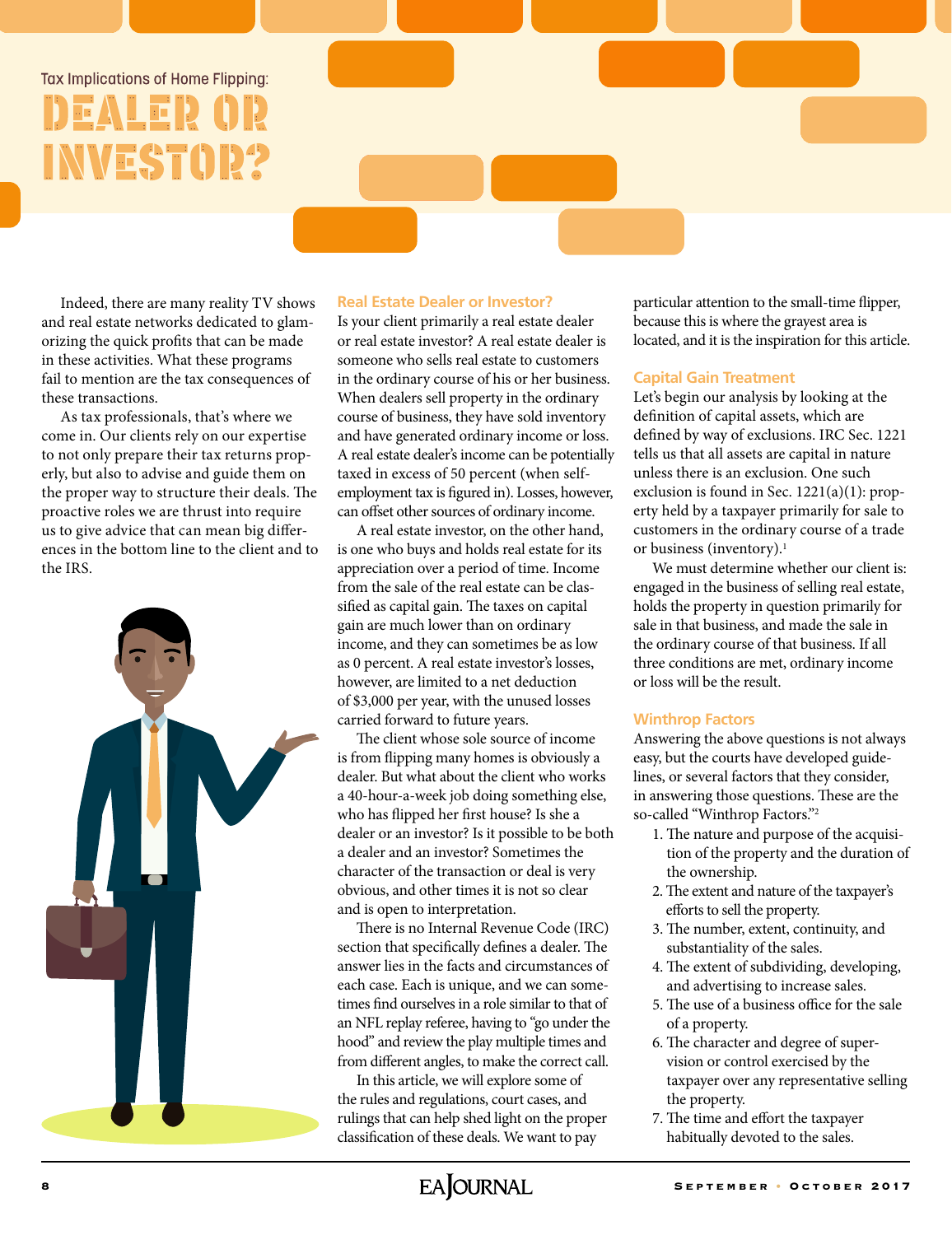Now let's examine each factor a little closer and see how each can affect our result:

- 1. What was the taxpayer's intent when the property was purchased? Was it bought to be used for sale, or was the intent to hold it for appreciation? Did the taxpayer hold the investment property or properties separate from the sale property or properties, *i.e.*, in a separate entity? How long did the taxpayer own the property? The longer it was owned, the more we may be able to lean toward capital gain treatment. Did the intent change during the course of owning the property or at the time of sale?
- 2. How did the taxpayer advertise or try to attract buyers? How does this differ from what was done on other properties? Is there repeated advertising? If so, we lean more toward "in the ordinary course of business," resulting in ordinary treatment.
- 3. The larger the volume of sales that are made and the larger their share of the client's income, the more we see a repeat pattern quickly tilt the verdict toward ordinary treatment. At the same time, when sales are low and isolated, it can lean more toward capital treatment.
- 4. The more development and improvements that are done to the property, the more we tilt toward ordinary treatment. Conversely, when minimal work is done to the property, it is probably being held for investment purposes.
- 5. The use of a business office obviously leans toward ordinary and in the course of business.
- 6. This factor measures the extent of sales controls used in the ordinary course of business. More control means more likely a trade or business.
- 7. More time and effort devoted to sales probably tilts toward ordinary course of business.

In theory, each factor is just as important as the next, and no one factor is controlling. In reality, though, there are many cases, and different courts at different times have emphasized one or a group of factors over the others.

### **Importance of Each Factor**

In theory, each factor is just as important as the next, and no one factor is controlling. In reality, though, there are many cases, and different courts at different times have emphasized one or a group of factors over the others.

In *Biedenharn Realty Co. Inc. v.*  Commissioner,<sup>3</sup> the court used frequency of sales as the most important factor, saying that this factor alone could determine ordinary status and prevent capital status. It added further that few and isolated sales give a greater argument toward capital status. And other courts have said that frequent sales coupled with improvement activity alone will usually result in ordinary gain or loss treatment.

In *Lewellen v. Commissioner*, 4 the court disregarded sales measures entirely (factors two, five, six, and seven), stating that a client who has high demand for his or her asset has no need for advertising. In other words, someone who does not advertise might still

be considered a dealer. The reverse can also be true: the presence of sales measurers does not necessarily exclude capital gain treatment, as a taxpayer wishing to sell his or her capital asset may need to advertise, as was found in *Chandler v. Commissioner*. 5 In other words, someone who does advertise might still be considered an investor.

### **Your Client vs. Uncle Sam**

While it is better for your client to have gains that are capital and losses that are ordinary, the exact opposite is true for the IRS. The IRS is the victor if your gains are ordinary and your losses are capital. The IRS has been very effective at bending the rules in its favor, making the rules fit whatever outcome is best for Uncle Sam. The IRS will emphasize one factor or group of factors while deemphasizing others.6

In cases where there is a gain, the IRS wants ordinary treatment and will deemphasize the sales measures as unimportant, and it will argue that the redevelopment level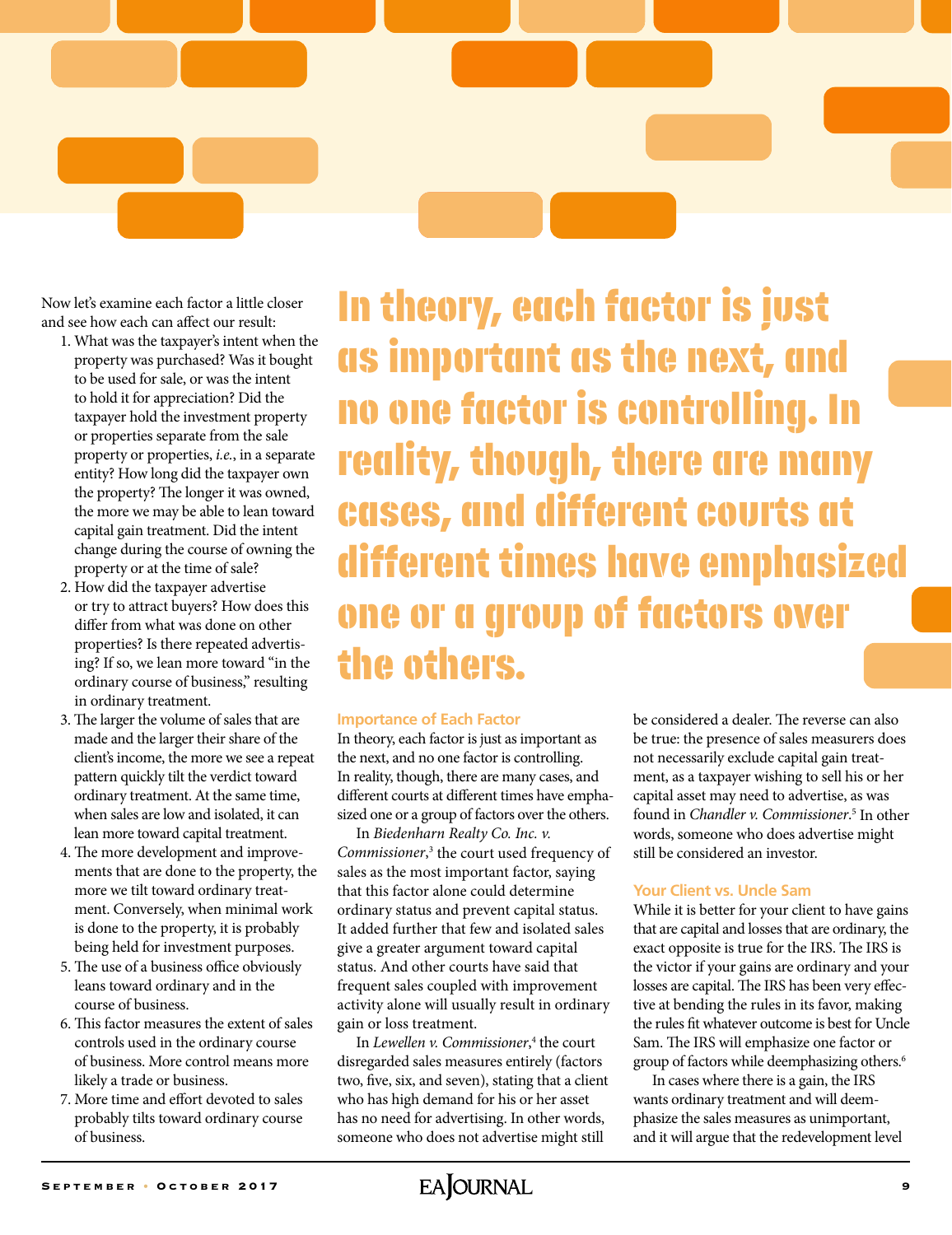# **Tax Implications of Home Flipping:** DEALER INVESTOR

# The IRS is very aggressive with its arguments, and the burden of proof to refute them is on you and your client.

necessary to convert the property to inventory is low. Instead, the IRS will argue that the taxpayer's intent to develop a property is the most important factor, even if the intended result never occurred.

In cases where there is a loss, the IRS will argue the opposite, wanting capital treatment. The IRS will say there must be a history of significant and repeated sales in order for the client's activity to rise to the level of a trade or business, adding that taxpayer intent is meaningless without the redevelopment activity, because it will not rise to the level of a business.

In 2014's Allen v. US,<sup>7</sup> the IRS successfully argued that a one-time sale of raw land was ordinary income. And in 2016's *Jeffrey J. Evans v. Commissioner*, 8 the IRS successfully argued that a scrape and rebuild of a property was a capital loss!

### **Being Proactive**

Taxpayers and their advisors need to be proactive and structure their deals looking at these factors at the beginning of each deal. This way, the taxpayer can rack up points and tilt the scale toward the desired outcome.<sup>9</sup>

There is so much judgement involved and controversy with the issues in these cases, that IRS audits are frequent. The burden is on you and your client to refute the government's arguments.<sup>10</sup> The best way to do this? Have your clients keep detailed records and document everything. Have them keep their investment properties separate from their inventory assets on their balance sheets.

It is even better to have your clients hold their investment properties in separate entities from their sale properties.<sup>11</sup> Make sure they keep logs and detailed records of their sales activities. Advise them to keep detailed corporate minutes and partnership agreements, stating their intentions concerning specific assets and properties. If their intent changes on a specific property, make sure they record when and why it changed.

### **The Tax Professional's Role**

We wear multiple hats as tax professionals: tax preparer and tax planner/advisor. As preparers, we are dealing with transactions after the fact. The deal has already occurred, and we are simply reporting it on the tax return.

As tax planners and advisors, we take on even more risk. The transactions have not occurred yet, and the client is placing even more faith in us. Rather than playing the role of replay referee, we are being asked to play quarterback.

As we have seen, the tax treatment of these deals results in big swings in the

bottom line to both the client and the IRS. Be very careful. Do your due diligence when preparing returns with these types of transactions. Do not hesitate to disengage a client if he or she disagrees with your judgement. It is much better to lose out on a fee than to risk a preparer penalty.

Show your clients the factors that the courts look at, advise them on the possible outcomes, show them how to structure their deals accordingly, and make them keep detailed records. And of course, always protect yourself with a detailed engagement letter and E&O insurance.

### **Tread Carefully**

Real estate investing and house flipping is an area of your practice that is fertile ground for controversy and audits, especially for the low-volume flipper or client who holds both business and investment properties. While the courts have issued guidelines that can be followed, there is still very much judgement involved. The IRS is very aggressive with its arguments, and the burden of proof to refute them is on you and your client.

Ultimately, it is up to us as tax professionals to assess our level of skill and confidence in this area and to assess how much risk we would be willing to assume. Be careful! **EA**

### **About the Author**

*Keith A. Espinoza, EA,* is president of Automated Accounting Services Inc. in Lakewood, Colorado. He specializes in taxation of individuals and small businesses and has 28 years of experience in private practice. He holds a bachelor's degree in finance from the University of Colorado at Denver. Outside interests include: home remodeling projects, commercial property management, crime fiction, bowling, and family activities. He can be reached at keithespin@aol.com or at www.automatedaccountinginc.com.

### **ENDNOTES**

1. IRC 1221(a)(1) 2. *U.S. v. Winthrop*, 417 F.2d 905 (5th Cir. 1969)